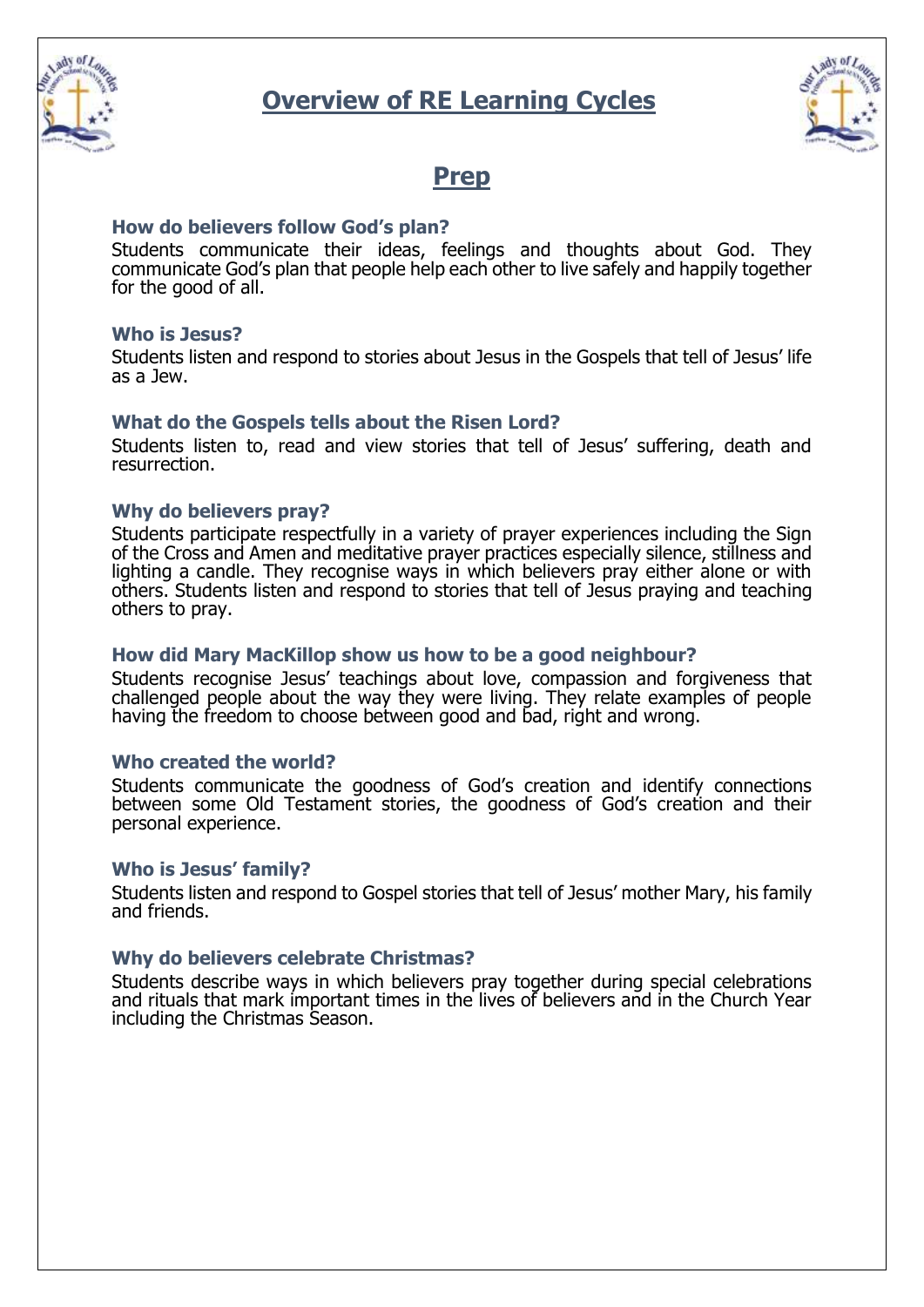



## **Year One**

## **How do believers follow God's plan?**

Students identify how people live safely and happily in community and in loving relationship with God. Students make connections to personal experience to explain ways of living in accordance with God's plan for creation.

## **How is Jesus present through the Sacraments?**

Students describe God's presence and action in the lives of individuals and communities. They identify words, actions and symbols used in the Sacraments of Baptism and Eucharist to communicate God's presence and action.

#### **How do Old Testament stories show God's presence and action in the lives of the people?**

Students describe God's presence and action in the lives of individuals and communities. They communicate stories from some Old Testament texts that describe God's presence and action in the lives of individuals and communities.

#### **How do believers follow God's plan for creation?**

Students make connections to personal experience to explain ways of living in accordance with God's plan for creation. They explain how people can responsibly use God's gift of freedom to make choices to care for all creation. They also explain how people can responsibly use God's gift of freedom to make choices to show respect for the dignity and natural rights of all people.

#### **What did Jesus' daily life look like?**

Students describe some aspects of Jewish daily life at the time of Jesus. They identify the nature of Jesus' mission and ministry.

#### **What is Jesus' mission and ministry?**

Students identify the nature of Jesus' mission and ministry. They identify some similarities and differences between Gospel accounts of significant events, places and characters in the life of Jesus.

#### **How do believers honour Jesus' mother, Mary?**

Students recognise the significance of prayer in Jesus' life and in the lives of believers. They participate with respect in a variety of personal and communal prayer experiences including Grace and the Hail Mary and meditative prayer practices especially closing eyes and praying with beads and music. Students recognise ways in which believers past and present honour Mary, the Mother of Jesus including praying the Hail Mary.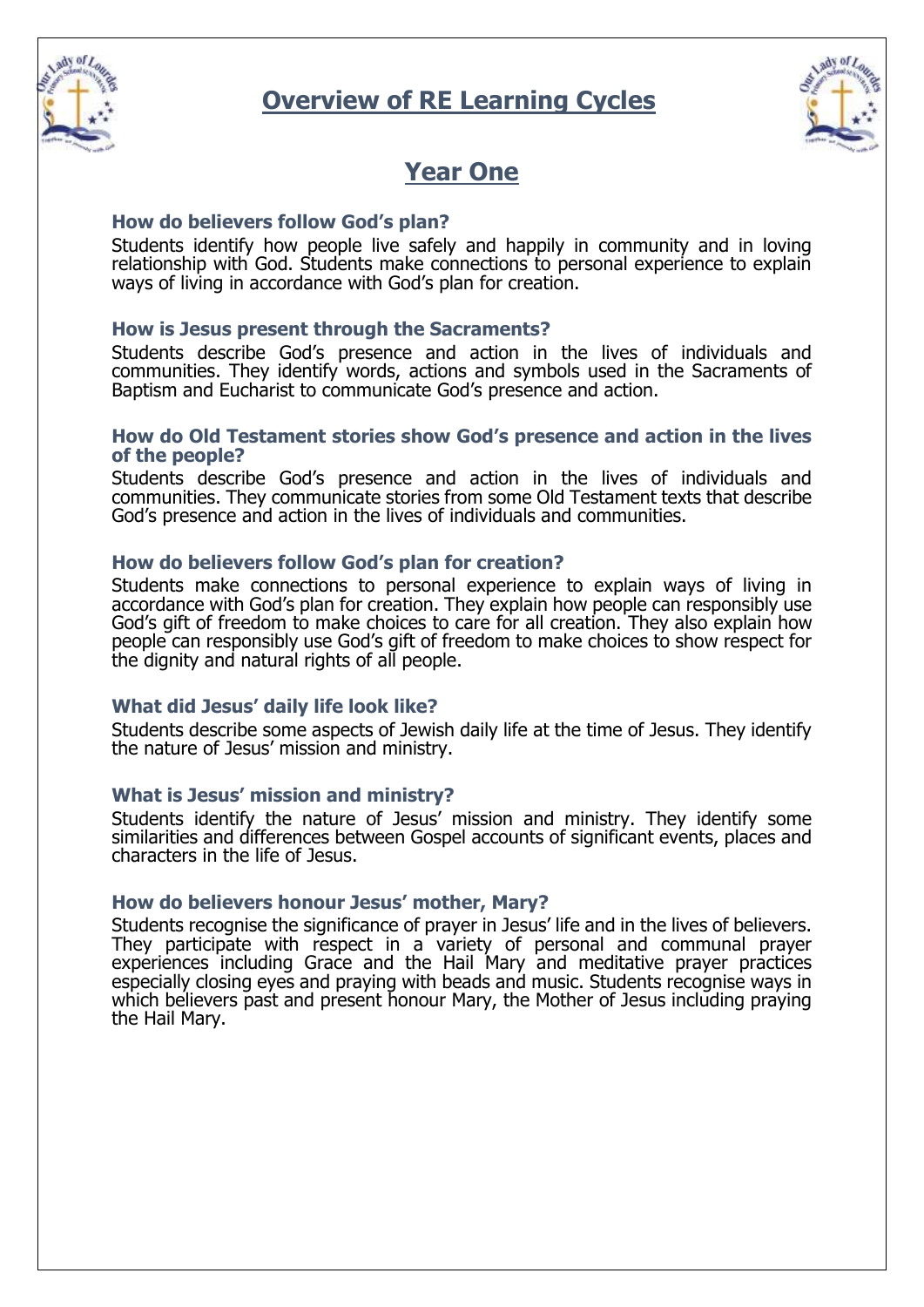



## **Year Two**

#### **How can we respect God's creation?**

Students recognise the sacredness of God and all creation, including human life. They suggest ways to pursue peace and justice out of respect for human life and creation. They also identify ways in which humans respond to the call to be co-creators and stewards of God's creation.

## **How can believers nurture their relationships?**

Students recognise ways in which believers nurture their relationship with God, with others and with all of creation. They also recognise choices that harm an individual and their loving relationships with God, others and all of creation.

#### **How do believers nurture their relationships through prayer?**

Students recognise ways in which believers nurture their relationship with God, with others and with all of creation through prayer. They explain ways in which believers seek to heal relationships with God, others and all of creation through reconciliation. They also participate with respect in a variety of meditative prayer practices including centred breathing and attending to posture. Students participate with respect in a variety of personal and communal prayer experiences, especially prayers for forgiveness including acts of contrition and Penitential Act. They recognise that prayer and the wisdom of the Saints help the believer to nurture their relationship with God, others and all creation.

## **How is God's nature revealed in the Bible?**

Students identify aspects of God's nature as revealed in the Bible. They discuss ideas about God's relationship with the Jewish people as described in some Old Testament stories. They also analyse teachings and actions of Jesus depicted in New Testament texts that reveal aspects of God's nature.

#### **How is Jesus' healing ministry lived out today through the Sacrament of Reconciliation?**

Students make connections between Jesus' teachings and actions and the way members of the Church community live today. They make connections between Jesus' healing ministry and the Church community's celebrations of the Sacrament of Penance.

#### **How do Jesus' teachings guide the ways Church community members live today?**

Students make connections between Jesus' teachings and actions and the way members of the Church community live today. They pose questions about the life and times of Jesus and use sources provided to answer these questions.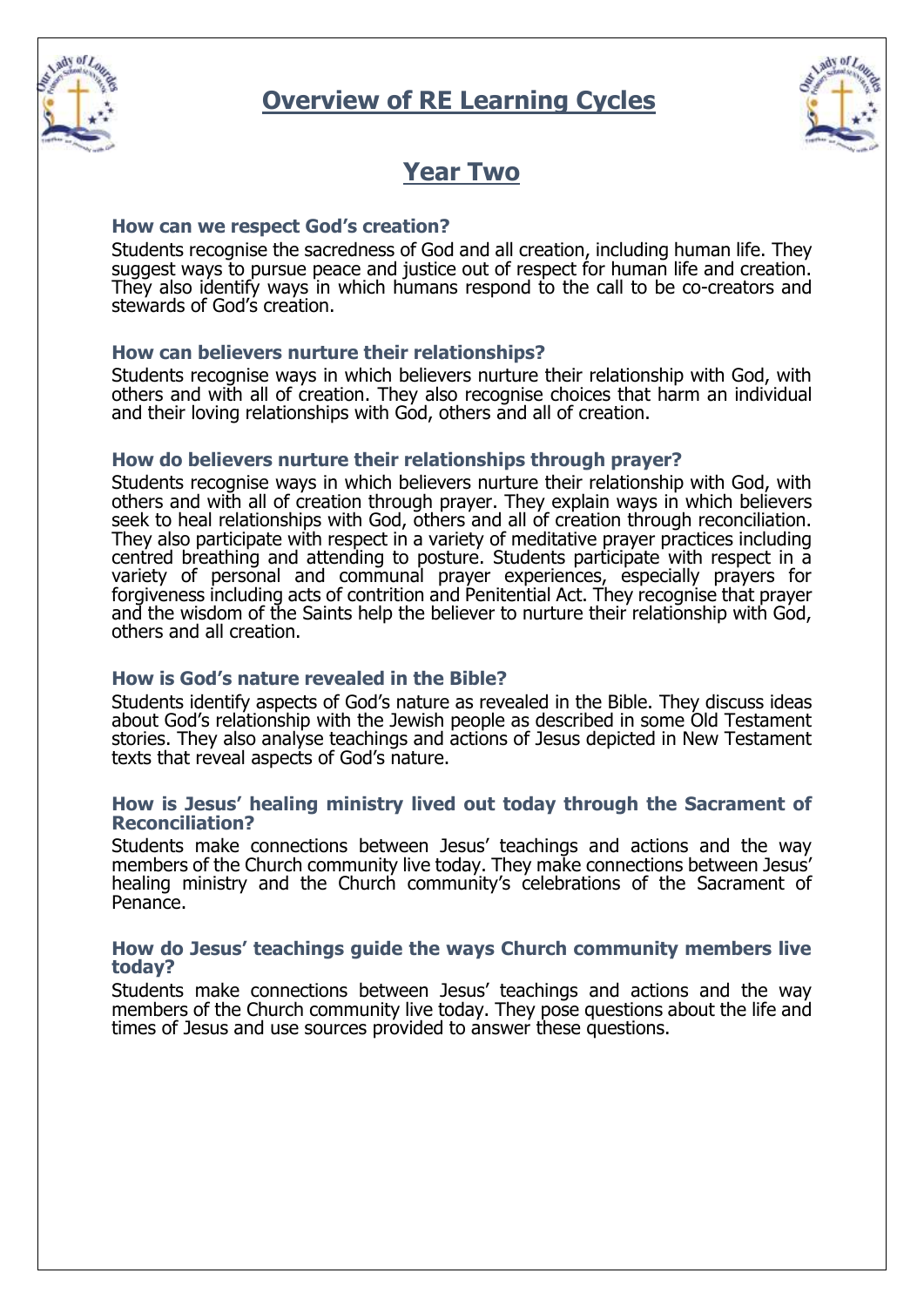



## **Year Three**

#### **How can I live a moral life?**

Students recognise how the Scriptures provide a foundation for living a moral life. They identify respect for basic human rights as a foundation for living a moral life. They also identify an acknowledgement of responsibility, in particular for the poor and disadvantaged as part of living a moral life.

## **How is there order and harmony in God's creation?**

Students express ideas about God's relationship with people as individuals and communities. They express ideas about God's presence and action in daily life experiences by selecting and using information, ideas and events about order and harmony in God's creation.

#### **Who is the Messiah?**

Students communicate ideas about the life and teachings of Jesus. They discuss ideas about the Christian belief that Jesus is the Messiah.

#### **What are Jesus' teachings in the New Testament?**

Students communicate ideas about the life and teachings of Jesus. They locate and use information about cultural contexts in which the Gospels were written. They also locate and use information about text types by the human authors of the New Testament texts.

#### **What are the different images of God in the Old Testament?**

Students express ideas about God's relationship with people as individuals and communities. They express ideas about God's presence and action in daily life experiences by selecting and using information, ideas and events in texts including images of God by human authors in the Old Testament. They also express ideas about God's presence and action in daily life experiences by selecting and using information, ideas and events in texts including key stories from the Torah.

## **What strengthens our Church community?**

Students demonstrate an understanding of the significance of the Church community They describe significant people, events and features of a parish and diocese, past and present, including the collaboration of clergy, religious and laity. They also explain ways that the Sacraments of Initiation (Baptism, Confirmation, Eucharist) welcome and strengthen the members of the Church community.

#### **What is the significance of prayer for Christians?**

Students express ideas about God's relationship with people as individuals and communities. They identify prayers of thanksgiving and prayers of praise including Glory to the Father [Glory Be] and demonstrate understanding of the significance of these forms of prayer for Christians. They also express ideas about God's presence and action in daily life experiences by selecting and using information, ideas and events in texts including prayers attributed to the Saints. Students participate respectfully in a variety of prayer experiences, including prayers of thanksgiving, praise and the Glory Be and meditative prayer practices with mindful listening and guided meditation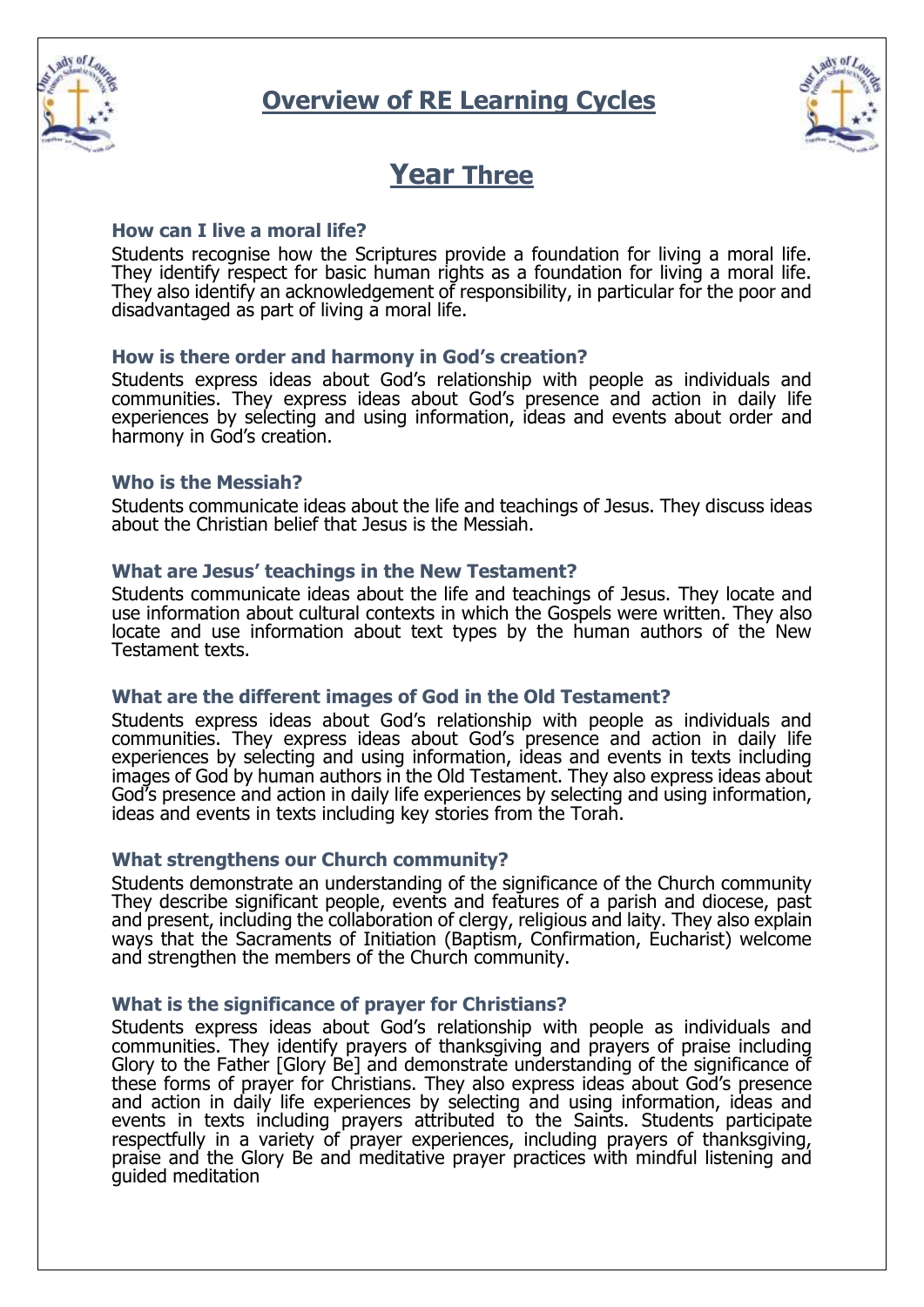



## **Year Four**

## **How do people's actions affect the community?**

Students explain the significance of community for Christians. They explain how free choices result in actions that affect the individual and their community.

## **What is the significance of the Sacraments in the life of the community?**

Students explain how practices and characteristics of contemporary parishes and dioceses are modelled on the mission and ministry of Jesus. Students demonstrate an understanding about how the Sacraments of Anointing of the Sick and Penance continue Jesus' mission and ministry in the life of the community.

## **How does the Bible help believers understand God's word?**

Students explain how a reader uses knowledge of the Bible to better understand God's word. They identify a variety of different books and text types in the Old Testament and New Testament.

## **What is the significance of the Jewish community?**

Students explain the significance of community for Christians. Connect ideas from different texts and experiences of the Jewish community in first century Palestine including the Decalogue and the wisdom of St Paul.

## **What is the significance of Early Church communities?**

Students explain the significance of community for Christians. They connect ideas from different texts and experiences of the early Church communities in Australia (c.1788 CE - c.1850 CE) and contemporary Church communities.

## **What is the Trinity?**

Students recognise the Christian belief that God, as Trinity, is relational in nature. They identify and explain some Scripture passages that express God as Father, Son and Holy Spirit.

## **What is the significance of prayer for the community?**

Students explain how practices and characteristics of contemporary parishes and dioceses are modelled on the mission and ministry of Jesus. They demonstrate an understanding of the significance of these prayer forms for Christian communities. They also create prayers of blessing, petition and intercession using appropriate structures.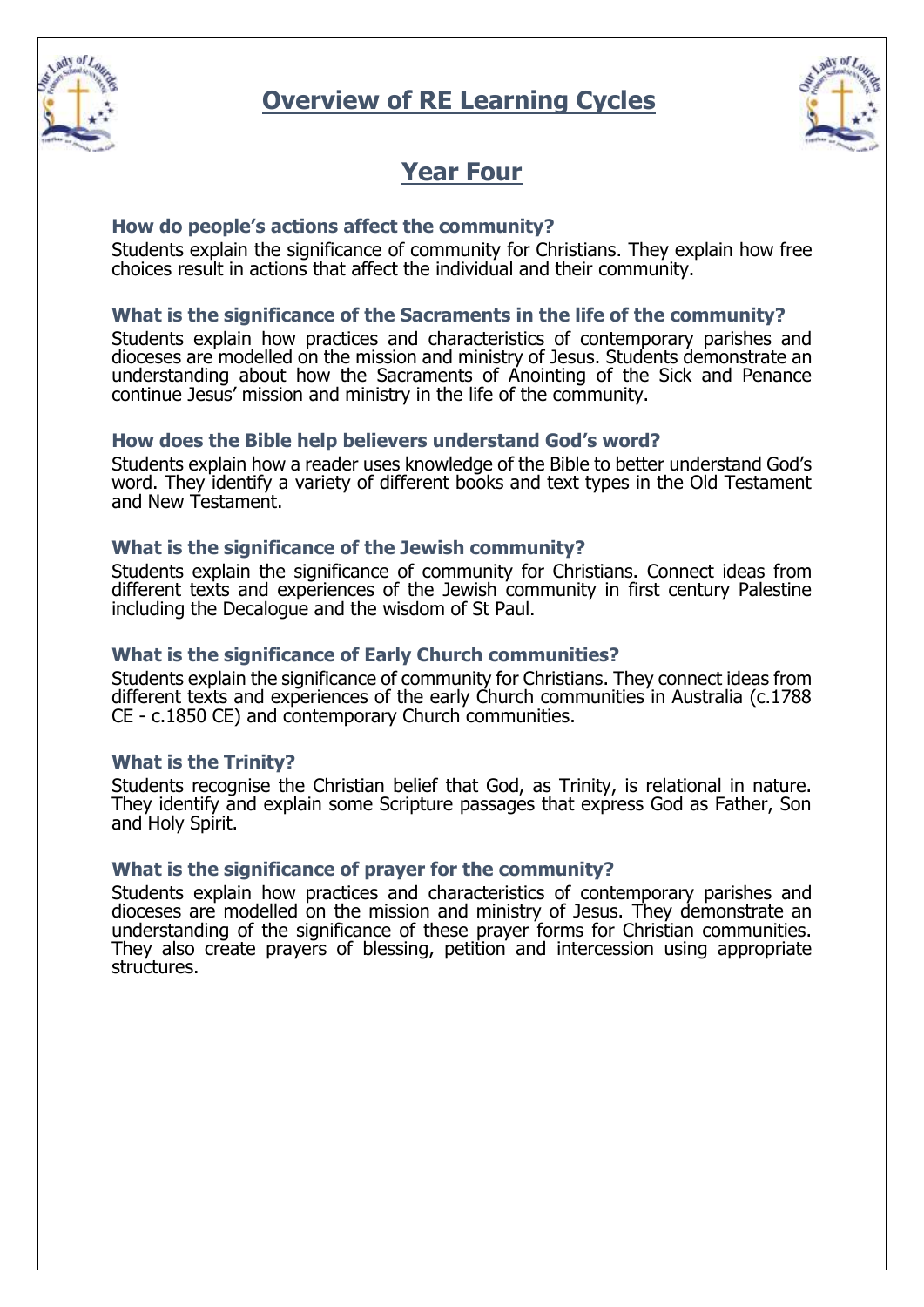



## **Year Five**

## **How are believers influenced by the Golden Rule?**

Students identify ways that faith is shared and strengthened in communities of believers past and present. They describe ways in which believers live according to Jesus' new commandment of charity (love).

## **How does the Holy Spirit rock the lives of believers?**

Students explain the action of the Holy Spirit in the lives of believers. They describe ways in which believers make and act upon informed moral choices. They also analyse information from a variety of texts, including Scriptural reference to the Holy Spirit. Students analyse the words, symbols and actions of the Catholic rite of Confirmation.

## **How did the Gospel writers shape their Gospels to suit their communities?**

Students use the features of Gospel texts to show how the Gospel writers shaped their Gospels for particular communities. They examine Mary's role as mother of Jesus and mother of the Church.

## **How do Christians and Jewish people worship?**

Students describe the significance of personal and communal prayer and worship. They describe the significance of Eucharist, Psalm and Sabbath rituals for the lives of believers.

#### **How have the Saints and pioneering Catholics strengthened communities of believers?**

Students identify ways that faith is shared and strengthened in communities of believers past and present. They locate and record information about how pioneering Catholics in Australia (c. 1850 CE – c. 1900 CE) contributed to the preservation of faith and the shaping of particular communities including Indigenous communities. They also describe the significance of the wisdom writings of the Saints including St Mary of the Cross for communities of believers.

## **How do believers honour Mary through prayer?**

Students describe the significance of personal and communal prayer and worship. They participate respectfully in a variety of personal and communal prayer experiences including Marian prayers especially the Hail Mary, the Litany of Mary of Nazareth and the Rosary; and meditative prayer especially mantras and praying with Rosary beads.

## **Who is Mary, the mother of Jesus?**

Students examine Mary's roles as the mother of Jesus and mother of the Church. They use features of Gospel texts to show how Gospel writers shaped their Gospels for particular communities. They analyse elements and features of some Marian prayers including the Hail Mary, the Litany of Mary of Nazareth and the Rosary. They also describe the role of Marian prayer in the lives of believers past and present.